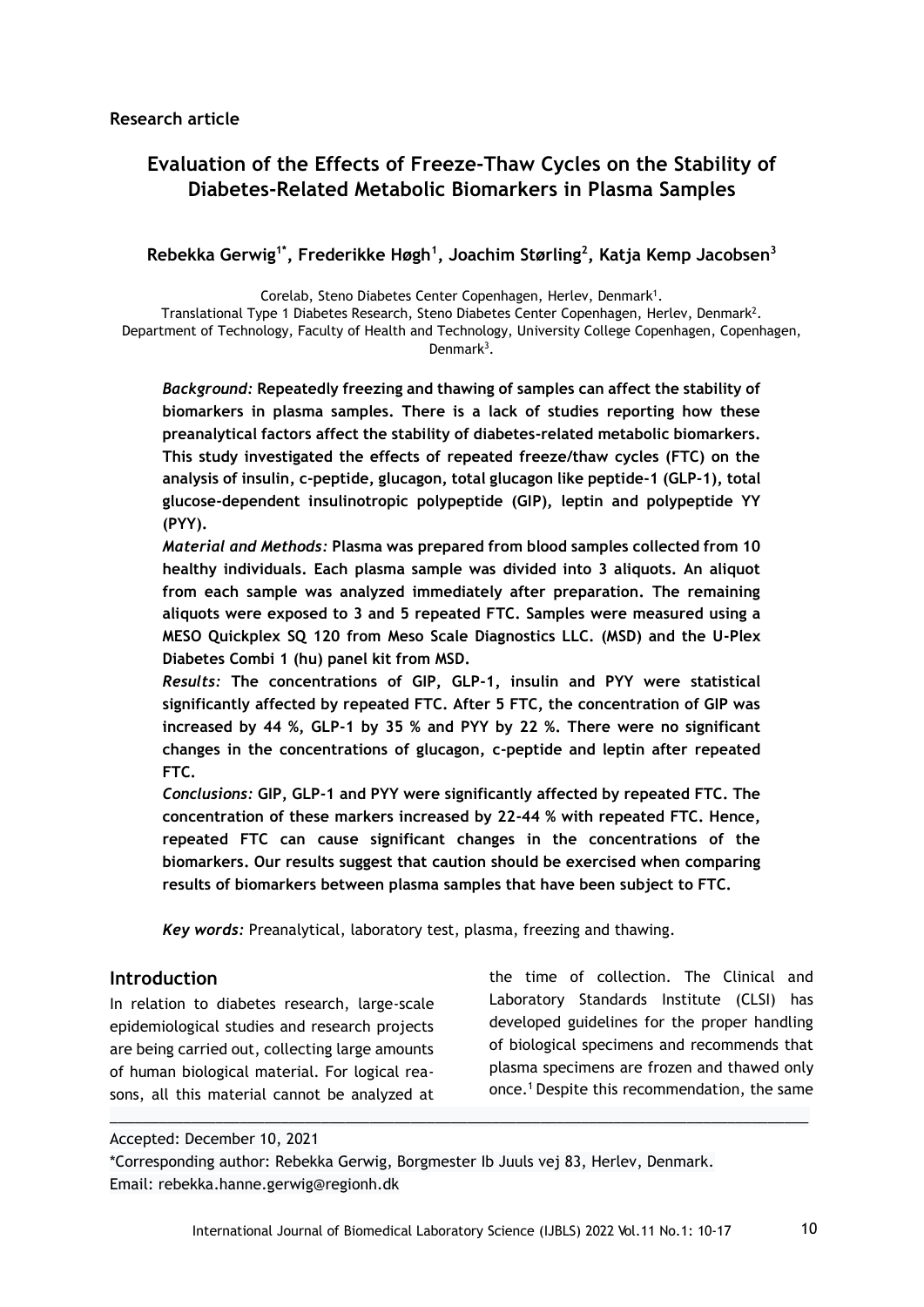samples are often used repeatedly up to several times to recreate measurements and/or to determine additional results of multiple analytes.

Over the past decades, the expansion of biobanks has been excessive, which has led to decentralization of the biobanks due to limitations in storage capacity. A disadvantage of this is the fact that there may not be similar guidelines for how to collect and store the biobank samples across the different sectors of the biobanks. This heterogeneity between biobanks makes it difficult to properly compare various biospecimens among samples stored in different biobanks.

Forty-five percent of biobanks in Denmark do not have a Standard operating procedure (SOP) for sample handling. Based on a questionnaire sent to biobanks in Denmark, it has been found that only half of the participants thought that quality control of blood samples in biobanks would alter data quality and test results.<sup>2</sup> This indicates that the knowledge about how preanalytical factors such as FTC affect different biomarkers in the blood samples, is limited.

One of the initiatives to solve this issue, has been establishing the International Organization for Standardization (ISO) standard for biobanks, ISO/DIS 20387. The Danish National Biobank is following the guidelines in this document but the biobank is not yet accredited.<sup>3</sup> The ISO 20387 standard neither mentions the need for temperature monitoring nor contains guidelines for keeping track of how many times samples are thawed and frozen.<sup>4</sup> Studies have shown that repeatedly freezing and thawing of samples affect the stability of various markers in plasma and serum samples. $5,6$  To date, however, the stability of the diabetes-related metabolic factors insulin, c-peptide, glucagon, GIP, GLP-1, leptin and PYY has only been investigated in a few studies and with other methods than the MSD.<sup>7-10</sup> These biomarkers play a major role in the prognosis, diagnosis, treatment and research of diabetes. $7,10-14$ Insulin for instance, is a hormone produced by beta cells in the pancreas and promotes the absorption of glucose from the blood into the liver, fat and skeletal muscle cells. $8,9$  Cpeptide is a polypeptide that can be measured to distinguish between T1 and T2 diabetes. $8,15$ Glucagon has the opposite effect of insulin and activates the secretion of glucose from the liver cells into the blood.<sup>13,16</sup>

The seven biomarkers included in this study are easily degraded in the body and are therefore very unstable. Hence, this study hypothesized that the stability of the biomarkers will be further affected by FTC.<sup>7,17-</sup>  $20$  The aim of this study was to investigate how repeatedly freezing and thawing of plasma samples affect the stability of insulin, cpeptide, glucagon, GLP-1, GIP, leptin and PYY. This information is very relevant for diabetes research both at Steno Diabetes Center Copenhagen (SDCC) and worldwide.

## **Methods and materials**

#### *Setup/specimen collection*

In this study venous blood samples were collected from ten healthy employees at SDCC, nine females and one male. All test subjects volunteered and gave spoken informed consent. The ten test subjects ate a meal consisting of bread, yogurt, cheese, jam and butter 30 min before sample collection. The calorie content of the meal was 729 kcal. The program used to design the meal and its composition was LifeSum from LifeSum AB. Inspiration for the composition and calorie content of the meal was taken from previous studies. $21,22$  All test subjects were fasting for a minimum 12 hours before participating in the project, due to the fact, that the biomarkers investigated are secreted in response to food intake. The participants were permitted to drink water. Non-diabetic test subjects were recruited to ensure that the response to the food intake was normal, as well as the concentrations of the seven biomarkers were not in the low area of the reference values.

Blood samples were collected in BD™ P800 Blood Collection system containing DPP4 inhibitor, from Becton Dickinson A/S by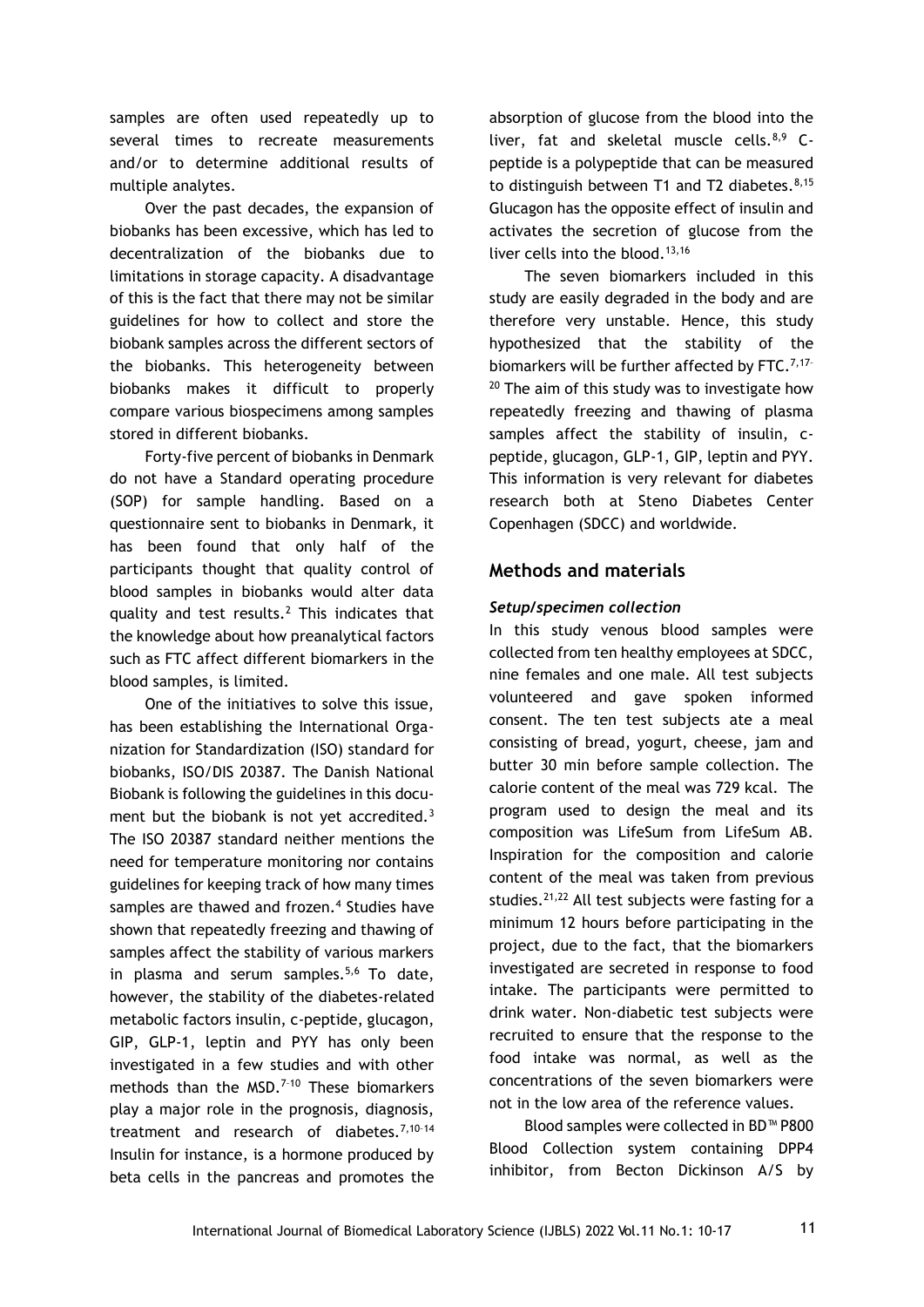venipuncture. The samples were placed on ice immediately after collection, and stored for a maximum of 30 minutes, before centrifugation. All samples were centrifuged at 1000 x g for 10 minutes at  $5^{\circ}$  C as recommended by MSD. Plasma was extracted and aliquoted into three Eppendorf tubes per sample. One aliquot was analyzed immediately. The second aliquot was frozen at -80° C for at least 12 hours and thawed 3 times and the third aliquot was frozen at -80° C for at least 12 hours and thawed 5 times. All samples were thawed at room temperature for 15 minutes followed by 3 hours on ice (0°C).

#### *MESO Quickplex SQ 120*

The samples were analyzed in duplicates from the same aliquot on the Meso Quickplex SQ 120 from MSD. This method uses the sandwich enzyme-linked immunosorbent assay and electro chemiluminescence principle for detection of analytes. In this project, the U-Plex Diabetes Combo (hu) panel (MSD) measuring the total levels of insulin, c-peptide, glucagon, GLP-1, GIP, leptin and PYY was used to analyze the samples. Prior to analyzing, the samples were centrifuged at 2000 x g for 3 minutes by recommendations from MSD.

For each plate analyzed, a standard curve using two different calibrators was included. The calibrators containing known concentrations of analytes were included in the MSD kit.

#### *Data handling and statistics*

Bland-Altman plots were used to compare the baseline measurements with the 3 and 5 freeze/thaw measurements for each variable. This was used to evaluate systematic errors and to see if the differences between two measurements increased or decreased with changes in marker concentrations.

Differences between the baseline test result and the test result at each FTC were examined by a 2-sided paired Wilcoxon test. Statistical significance was considered as a pvalue <0,05. Data was converted into relative values (%). This was completed using the mean value for all measurements at 0 FTC as the baseline value. Then, the mean value from the

relevant FTC (analysis value) was divided with the baseline value times 100 %.

Relative value 
$$
\% = \frac{\text{Analysis result}}{\text{Baseline value}} \times 100\%
$$

To assess whether the stability of the biomarkers was affected beyond the analytical variation**,** the results were illustrated using the mean relative value from every freeze/thaw cycle with a 95 % confidence interval (95% CI) where an analytical uncertainty of 20 % was included. The calculation was completed using the following formula:

 $95\%$  CI = Mean of relative analysis value  $\pm 1.96 \times \sqrt{2} \times CV\%$ ana √n

When illustrating the results, a 5 % and 10 % bias line were included to assess the clinical significance of the results.

#### **Results**

The Bland-Altman plots (figure 1) illustrate that for most of the measured factors, several measurements were higher at 3 and/or 5 FTC as compared to the baseline (0 FTC). This was particularly evident for insulin, GIP, GLP-1, PYY and glucagon. For GIP, the higher measured concentrations were especially pronounced after 5 FTC, where nine out of ten measurements showed increased concentrations. For c-peptide and leptin there were no consistent differences between the measured values between baseline and 3/5 FTC.

The higher measured concentrations of insulin, GIP, GLP-1 and PYY after 3 and/or 5 FTC as compared to baseline were confirmed statistically significant by the Wilcoxon test. P-values showed significant differences between 0 and 3 FTC for GLP-1 (*p=0,005*), insulin (*p=0,048*) and PYY (*p=0,002*).

The test further showed significant differences between 0 and 5 FTC for GIP (*p= 0,013*), GLP-1 (p=0,048) and PYY(*p=0,019*). For GIP and GLP-1, none of the data points at 5 FTC or the total 95 % CI were within the 10 % bias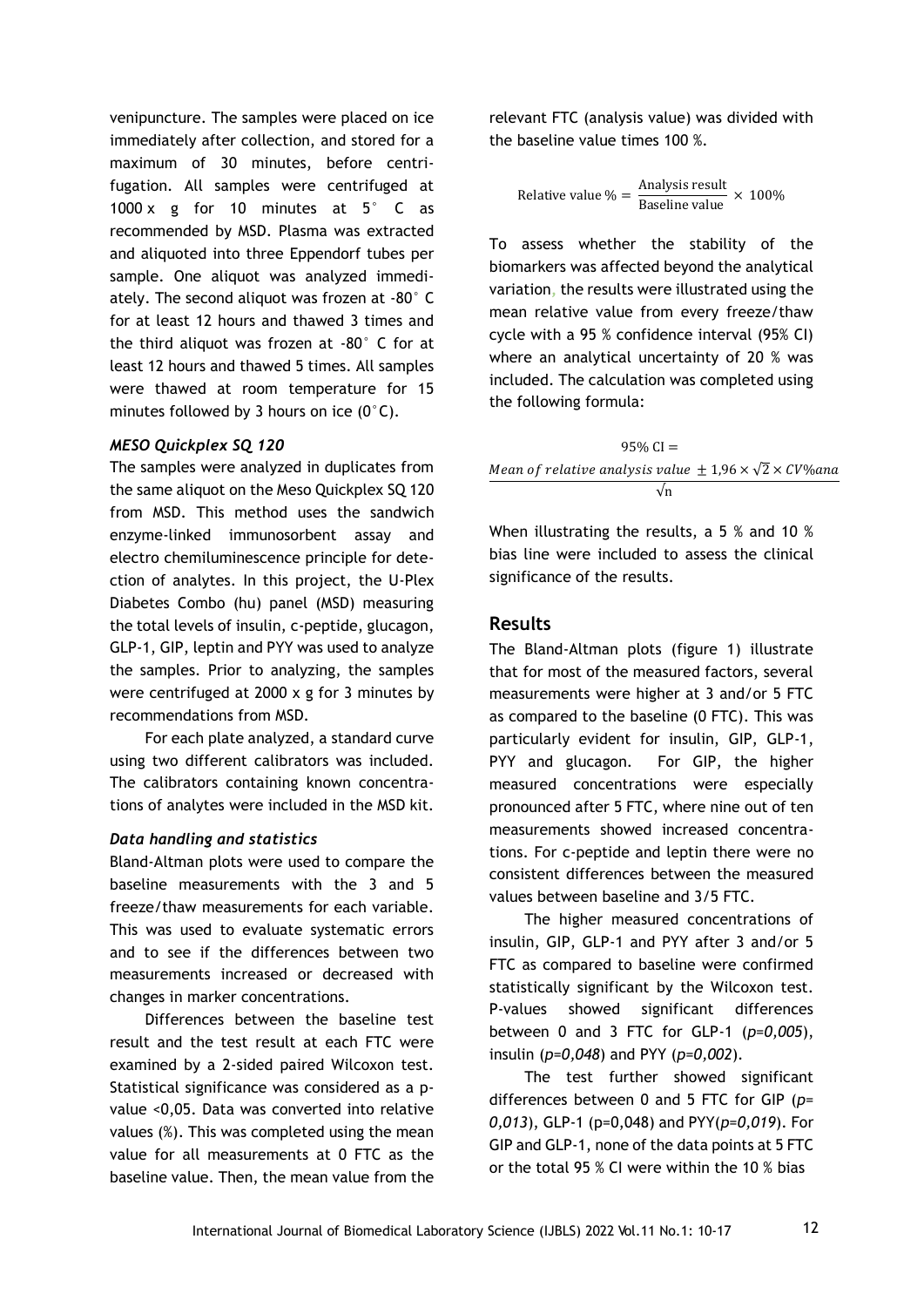

**Figure 1.** Bland-Altman plot for each biomarker, comparing 0 and 3, and 0 and 5 FTC's. Black circles marks `baseline – 3 FTC's and clear squares marks `baseline – 5 FTC's. The Y-axis shows the difference between the two paired measurements (0-3 or 0-5) and the x-axis represents the average of these measurements.

line, confirming that FTC affect the measured values beyond simple analytical variation. For GLP-1, the 95 % CI was

not within the 5 % bias line after 3 FTC, and for PYY the 95 % CI was not within the 5 % bias line after 5 FTC (figure 2).

#### **Discussion**

In this study, the effect of repeated FTC on the measurement of 7 metabolic plasma markers was evaluated using the MSD multiplexing technology. It was found that the measured concentrations of insulin, GIP, GLP-1 and PYY significantly increased as a result of FTC. For glucagon (p=0,23 + 0,16), c-peptide (p=0,08 + 0,62) and leptin  $(p=0,32 + 0,92)$  the results showed a tendency in increase in concentration due to multiple FTC, but this did not reach statistical significance.

When evaluating the performance of analysis in clinical practice, the observed bias should be compared to the desirable allowed bias. $^{23}$ 

Data from Westgard shows that the desirable specification for inaccuracy (B%) for serum c-peptide is 7,1% and for serum insulin it is 15,5%. For the remaining analytes includeed in this study, B% was not available from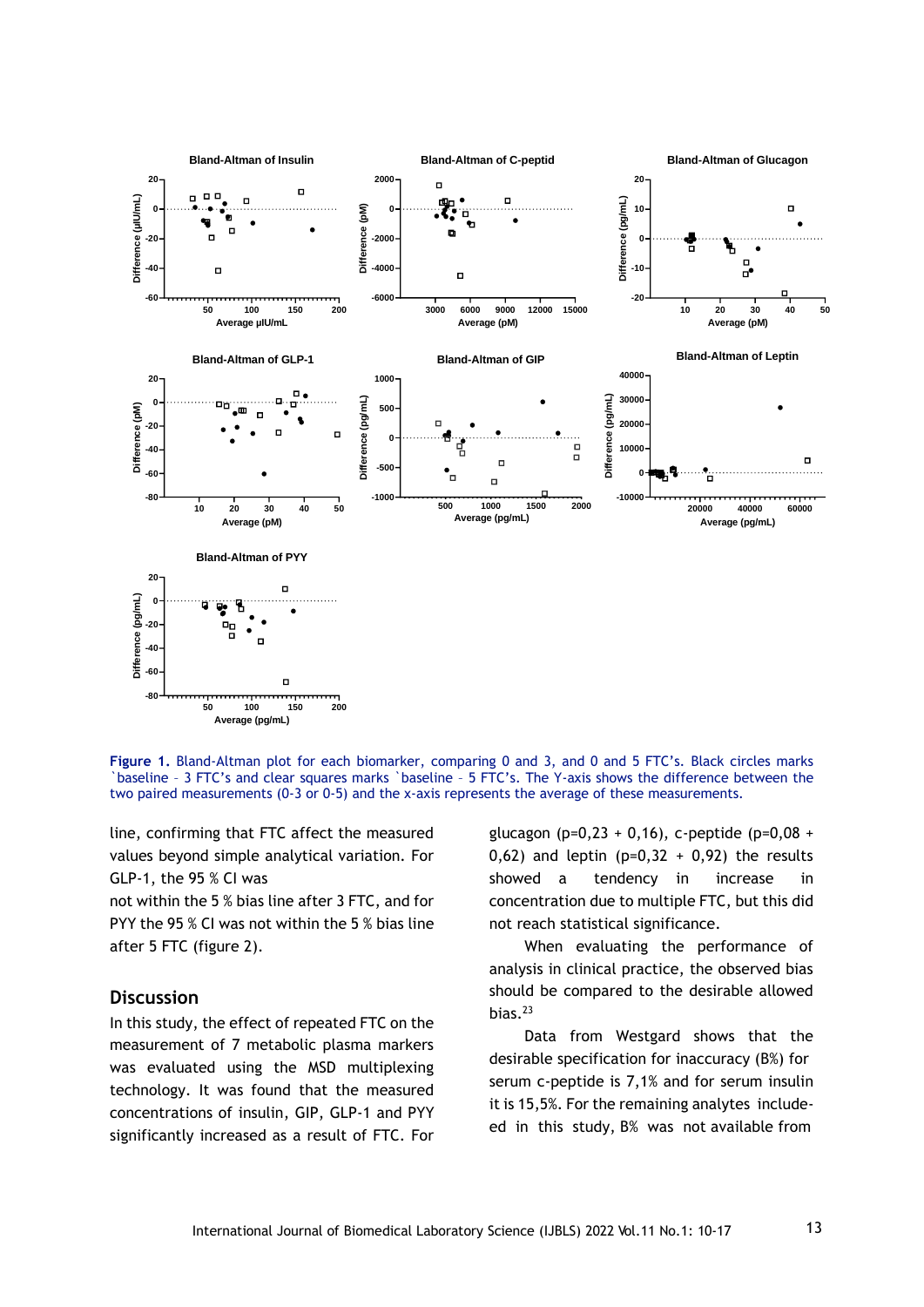



95% CI was calculated as Mean of relative analysis value ±1,96×√2×CV%ana  $\sqrt{n}$  $* = p < 0,05$ .

Westgard. Further, the biological variation of the analytes were not available and we were not able to calculate the B% using the formula from Westgard.<sup>23</sup> At SDCC biochemical validated analyses has a maximum inaccuracy/bias between 5-10%. With all this in mind, 5 % and 10 % bias was used when illustrating the results.

For insulin, glucagon, c-peptide, and leptin it is unclear whether the changes in concentrations of the measured biomarkers are due to repeated freezing and thawing of the samples or analytical errors, since the 95 % CI are only partially within the bias lines. If the maximum allowed analytical error (CV% ana) was lower, the range of the 95 % CI would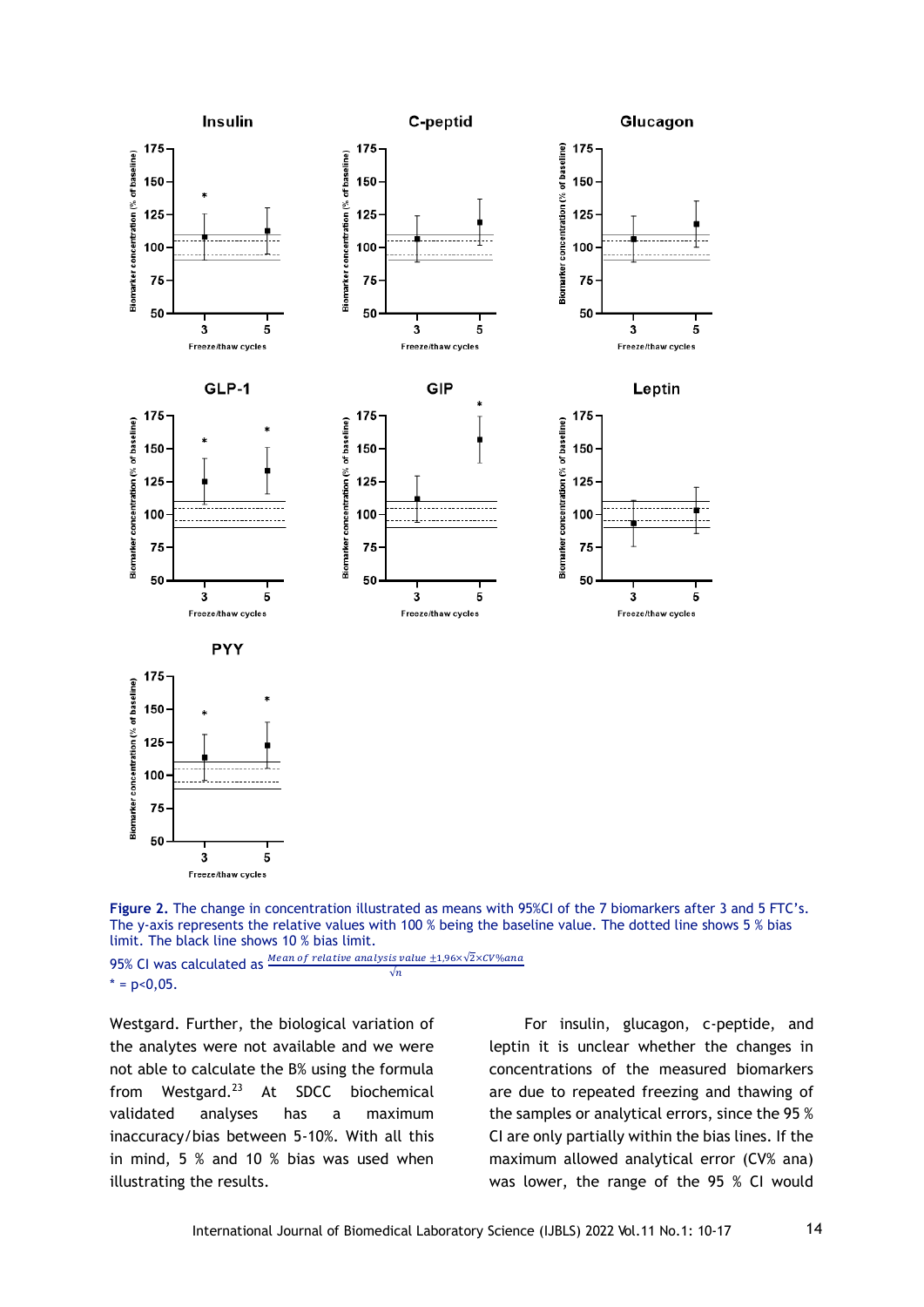decrease and might alter the reliability of the results. However, the 95 % CI of GLP-1 and GIP were not within the 10 or 5 % bias line after 5 FTC and the 95 % CI was not within the 5 % bias line after 3 FTC for GLP-1 and after 5 FTC for PYY. This indicates that FTC affects the concentration of these 3 biomarkers beyond analytical variation. A limitation in this study is the sample size of only ten. If the sample size were bigger, the 95 % CI might also have been smaller and thereby the statistical power of the results more robust.

The results show that GLP-1 concentrations in plasma are significantly affected by 3 (p=0,005) and 5 (p=0,048) FTC and GIP is significantly affected after 5 FTC (p=0,013). For both of these biomarkers the concentration increased by approximately 35% following FTC. Insulin was significantly affected after 3 FTC (p=0,048) and PYY after 3 (p=0,0002) and 5 (p=0,019) FTC. A study measured twenty-seven cytokines in plasma after 6 FTC and found that IL-1B concentration decreased and CCL5 concentrations increased, both changes being statistically significant.<sup>24</sup> Another study by Chen et. al used LC-MS method and  $12C/13C$  dansyl-chloride labeling of several metabolites when evaluating the effects of FTC. The results from this study showed a great difference in changing patterns as the FTC increased for each metabolite. Some concentrations decreased and some increased. $25$  A possible mechanism being responsible for the increase in concentration of the metabolites could be the degradation of plasma proteins due to the number of FTC. Hoshiyama et. al found that GIP binds to albumin, IgG and transferrin, all plasma proteins found in blood.<sup>26</sup> When the blood samples are subjected to repeated FTC these proteins could degrade, and thereby release more GIP, which will result in an increase in concentration of the biomarker in the sample. Today many studies are investigating the importance of GIP and GLP-1 in diabetes and how these biomarkers can be used in the diagnostic phase and treatment of diabetes. If the samples used in a study are frozen 5 or more times, the results could be misinterpreted and would not reflect the true concentration of GLP-1 in the sample. This would cause poor reproducibility and development of a treatment based on wrong results. Overall, the quality of the samples can be altered by repeated FTC and this can greatly affect the validity and reliability of research studies.

As shown both in this and in many other studies, different biomarkers are affected differently by preanalytical variables.<sup>24,27</sup> This is especially problematic when samples are collected and stored in population-based biobanks, where the samples are used for multiple different purposes and studies, investigating a wide range of (patho) physiological conditions and diseases. The evolution of multiplex analyses like the one from MSD used in this study, also increases the need for knowledge about how the different preanalytical variables affect different biomarkers.

Ensuring that samples are not affected at all by any preanalytical variables is very difficult. It should be standard procedure to track and document every variable the sample is subject to. This can accomplished by using the Standard Pre-analytical Code (SPREC) system. This system makes it easy to document how samples have been handled from collection. It includes preanalytical values such as type of sample, primary container, delay of centrifugation and long term storage conditions.<sup>28</sup> Implementing this system in every biobank, will make it easier for scientists to select the right samples for their studies. However, the SPREC system fails to document the of number of freeze/thaw cycles. Scientists should also improve the documentation of the condition and quality of the samples used for their research and be very transparent in this area.

## **Conclusion**

The results in this study underline that repeated FTC of plasma samples can affect the measured concentrations of protein markers including the total concentrations of PYY and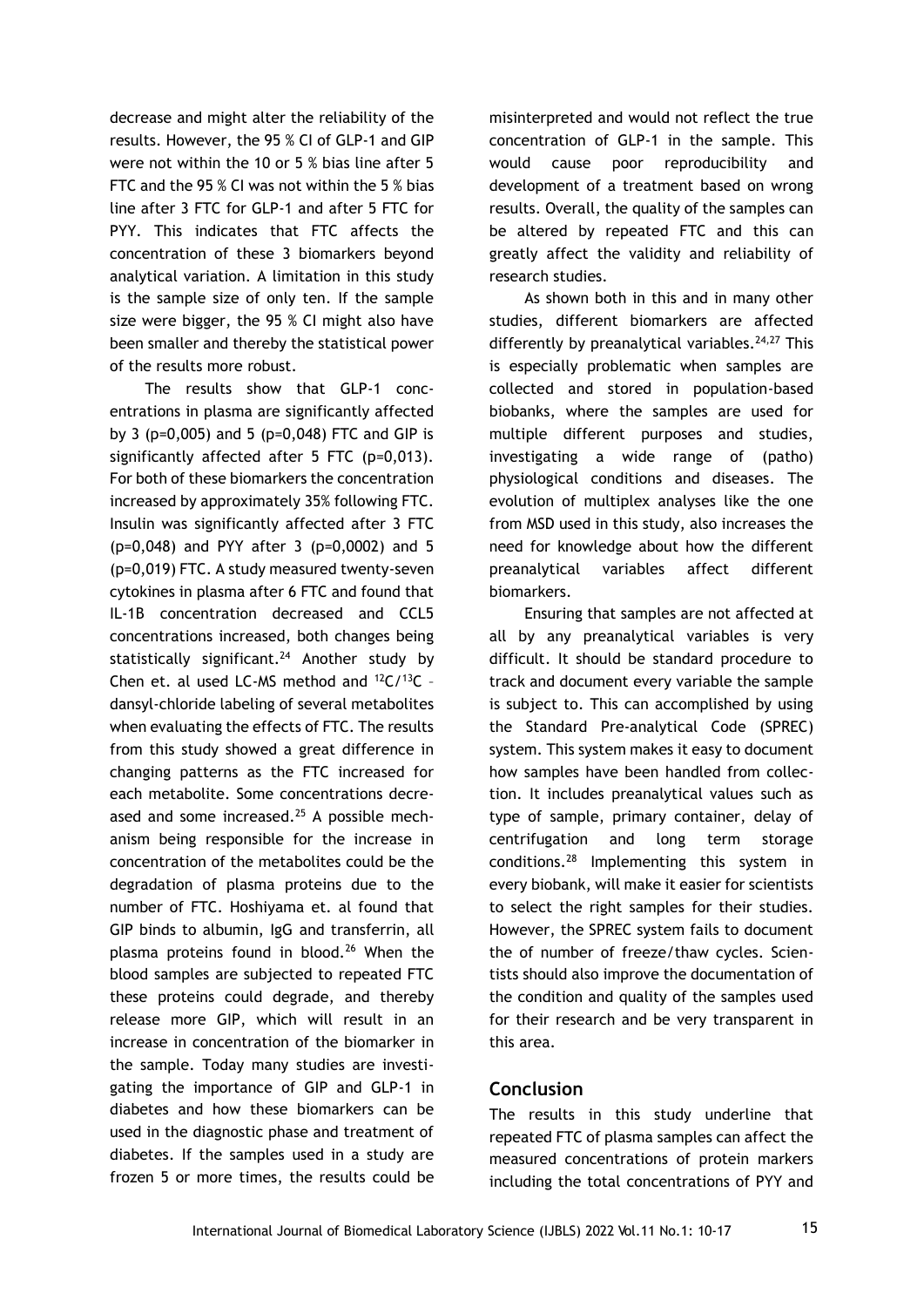the incretin hormones GIP and GLP-1. The results show that repeatedly freezing and thawing of samples can cause a statistically significant difference in the results, but not necessarily have a clinical significance. The study emphasizes the need for precaution when repeatedly thawing and freezing samples meant for measuring PYY, GIP and GLP-1. Future studies should include a larger sample size, and from both non-diabetic and diabetic patients in order to cover a larger range in measurements.

## **Acknowledgements**

We would like to thank the participants for volunteering for this study. We are also very grateful for SDCC to provide the facilities and equipment necessary to conduct this study

**Conflicts of interest:** The authors have no conflicts of interest to report.

**Funding:** This research did not receive any specific grant from funding agencies in the public, commercial, or not-for-profit sectors.

## **References**

1. Clinical and Laboratory Standards Institute, C. and L. S. I. GP41 Collection of Diagnostic Venous Blood Specimens.

2. Gils, C. & Nybo, M. Quality Control of Preanalytical Handling of Blood Samples for Future Research: A National Survey. J. Appl. Lab. Med. 5, 83–90 (2020).

3. Danmarks Nationale Biobank. Nationalbiobank.dk.

https://www.nationalbiobank.dk/om-dnb (2019).

4. Coppola, L. et al. Biobanking in health care: Evolution and future directions. J. Transl. Med. 17, 1–18 (2019).

5. Yin, P., Lehmann, R. & Xu, G. Effects of pre-analytical processes on blood samples used in metabolomics studies. Anal. Bioanal. Chem. 407, 4879–4892 (2015).

6. Yi, J., Warunek, D. & Craft, D. Degradation and stabilization of peptide hormones in human blood specimens. PLoS One 10, 1–21 (2015).

7. Wewer Albrechtsen, N. J. et al. Stability of glucagon-like peptide 1 and glucagon in human plasma. Endocr. Connect. 4, 50–57 (2015).

8. Taylor, S. W., Clarke, N. J., Chen, Z. & McPhaul, M. J. A high-throughput mass spectrometry assay to simultaneously measure intact insulin and C-peptide. Clin. Chim. Acta 455, 202–208 (2016).

9. Chen, Z. et al. Quantitative insulin analysis using liquid chromatography-tandem mass spectrometry in a high-throughput clinical laboratory. Clin. Chem. 59, 1349–1356 (2013).

10. Flower, L., Ahuja, R. H., Humphries, S. E. & Mohamed-Ali, V. Effects of sample handling on the stability of interleukin 6, tumour necrosis factor-α and leptin. Cytokine 12, 1712–1716 (2000).

11. Lafferty, R. A., Flatt, P. R. & Irwin, N. Emerging therapeutic potential for peptide YY for obesity-diabetes. Peptides 100, 269–274 (2018).

12. Rehman, K., Akash, M. S. H. & Alina, Z. Leptin: A new therapeutic target for treatment of diabetes mellitus. J. Cell. Biochem. 119, 5016–5027 (2018).

13. Katsarou, A. et al. Type 1 diabetes mellitus. Nat. Rev. Dis. Prim. 3, (2017).

14. El, K. & Campbell, E. J. The role of GIP in α-cells and glucagon secetion. Physiol. Behav. 176, 100–106 (2017).

15. Leighton, E., Ar, C. & Gregory, S. A Practical Review of C-Peptide Testing in Diabetes WHAT IS C-PEPTIDE AND WHY MIGHT IT BE USEFUL IN CLINICAL PROBLEMS WITH C-PEPTIDE. Diabetes Ther. 8, 475–487 (2017).